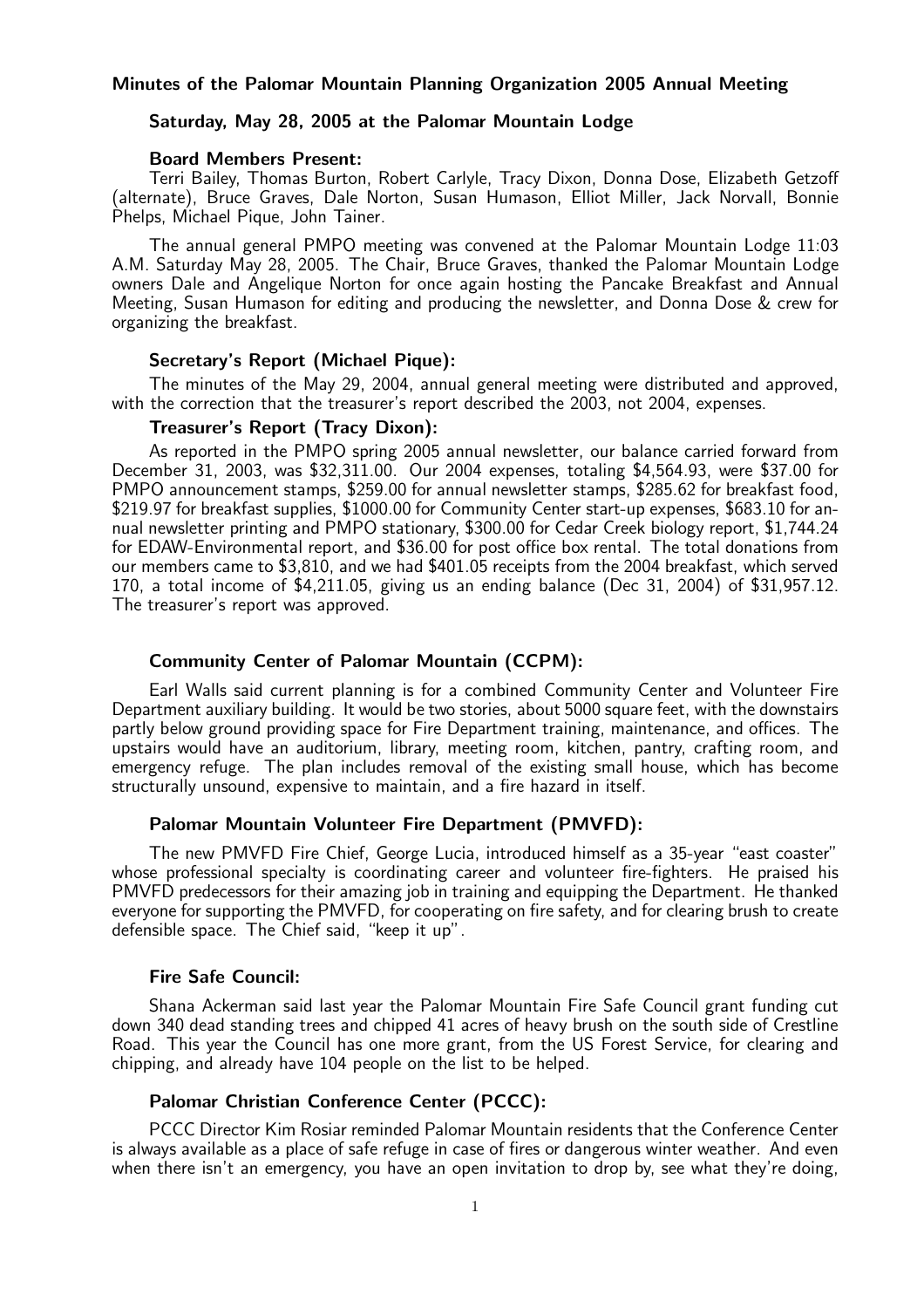### Minutes of the Palomar Mountain Planning Organization 2005 Annual Meeting

and have a meal. The Center serves three meals a day to several hundred guests every summer, and last summer fed and helped the fire crews. There are still openings for the two most popular summer programs, Girl's Horse Camp and Boy's Adventure Camp, so check it out. The County approved the Center's 10-year master plan in 2003, and as part of that, issued a grading permit for 10 RV parking pads, to house volunteers helping out on construction projects at the Center. Next year they hope to begin on a new "center within a center" at Strawberry Flats, capacity 110 guests.

### Dual Government Survey Problem:

Jack Norvall said the crux of the controversy continues to be the southeast corner of Section 14, alongside what is now Conifer Road. Where the federal government survey placed this corner in 1985 caused the north half of Section 14 to be 100 feet shorter than had been accepted by San Diego County since 1890. The PMPO team did 6 hikes this winter working on retracing the footsteps of the 1885 and 1927 surveys, making GPS measurements of streambeds and ridges. These data cast serious doubt on the 1985 government location, because it isn't consistent with the topography "calls" in the original written records and in San Diego county road surveys made around 1900. The PMPO is working with part-time resident Robert Haase on how to present all this to the US Forest Service and Bureau of Land Management.

# County of San Diego Year 2020 General Plan Update:

The 2020 General Plan update has been on-going for seven years now with no end in sight. The PMPO has been working with county staff from the beginning to restore the commercial zoning for the shopping area at the Summit, and to allow for 'clustering': the variety of densities that most towns have, allowing greater landowner flexibility and varieties of use for residents, all through recognition of our 'Country Town' status.

This year, the PMPO made solid progress when the San Diego County Board of Supervisors adopted a resolution asking the staff to work with the PMPO to allow commercial zoning in that area, and to direct the County Counsel to develop an opinion as to whether the County can designate new 'Country Towns' within the Cleveland National Forest, all as covered by the Forest Conservation Initiative.

In a Country Town, a greater variety of densities and commercial zoning (like we enjoyed before the FCI) are all allowed. Although Palomar Mountain was not listed as a Country Town in the FCI map as adopted, we meet all the written requirements in the County's definition, and we showed evidence going back to the 1880's that Palomar had stores and other town-like attributes so that it should be designated as a bona fide country town.

### Motorcycle Safety Update:

Bonnie Phelps reported that for months the motorcyclists have been out in droves. She is trying to see how to get the riders in conformance with the law. PMVFD Chief Lucia says that a press release is coming out this week with real positive news.

## La Jolla Indian Reservation / Yale Cedar Creek Water Project:

Bruce Graves noted that since the 1980s the PMPO has been actively safeguarding the Palomar Mountain water supply, such as by taking the lead in the development of the San Diego County Ground Water ordinance. He related how, in 1991, Palomar landowner William Yale drilled two large wells near the East Grade Road, adjacent to Cedar Creek, a tributary of the San Luis Rey river. Mr. Yale sought a major use permit that would allow pumping the well-water for export off the mountain. The county required various environmental studies, including a September 1993 48-hour pumping test during which Cedar Creek lost three times as much water into the ground as normal, and wells near the site dropped by as much as 70 feet. The PMPO continued to insist on appropriate safeguards to the Mountain's water supplies, and finally in 2003 Mr. Yale withdrew the permit application.

However, in June 2004 the project resurfaced as a plan in which the La Jolla Indian Reservation would annex the 8-acre property where the the wells are and construct a pipeline through